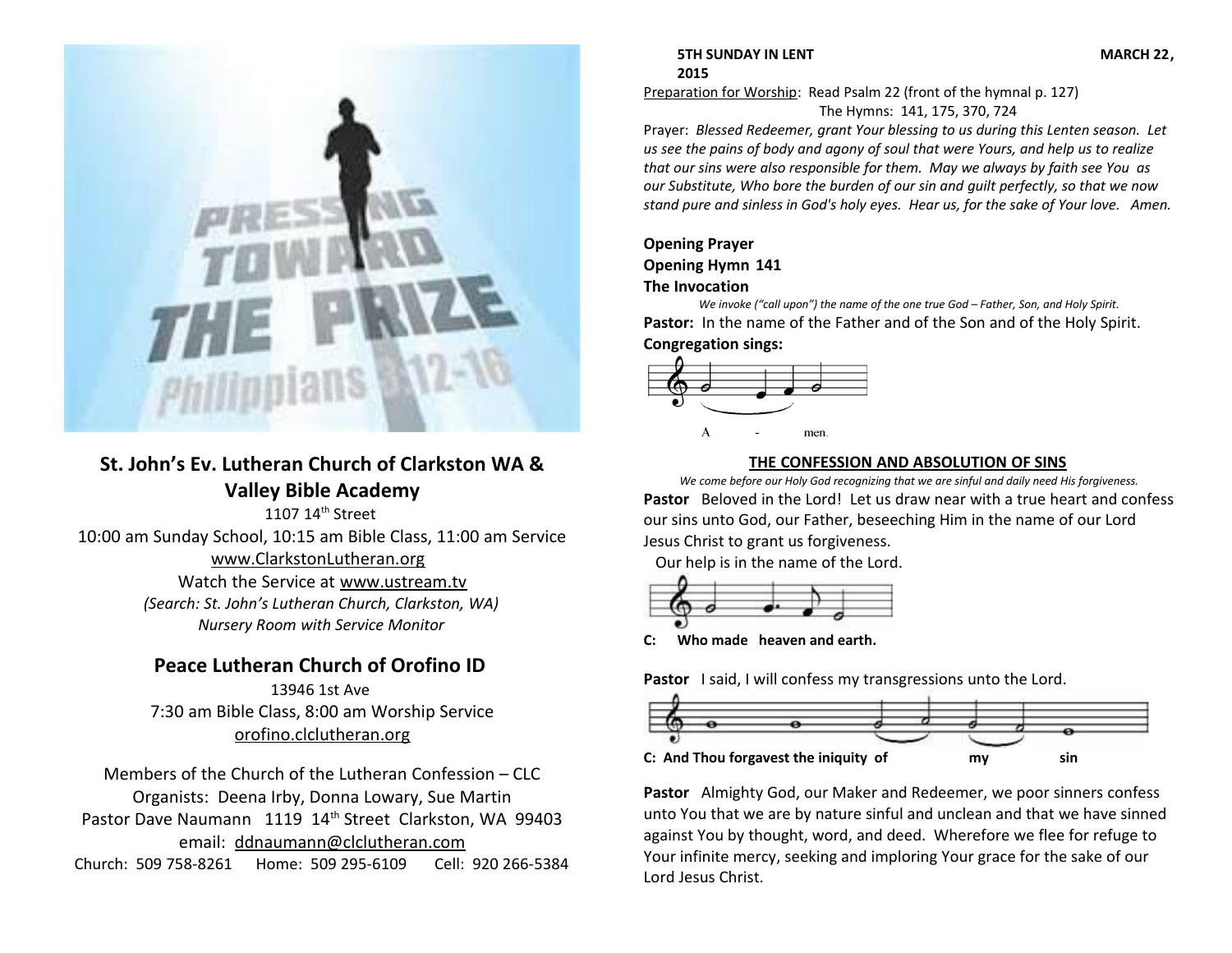**ALL O most merciful God, who has given Your only-begotten Son to die for us, have mercy upon us and for His sake grant us remission of all our sins; and by Your Holy Spirit increase in us true knowledge of You and of Your will and true obedience to Your Word, to the end that by Your grace we may come to everlasting life; through Jesus Christ our Lord. Amen**. **Pastor** Almighty God, our heavenly Father, has had mercy upon us and has

given His only Son to die for us and for His sake forgives us all our sins. To those who believe in His name He gives power to become the sons of God and has promised them His Holy Spirit. He who believes and is baptized shall be saved. Grant this, Lord, unto us all.



**THE INTROIT**

*Having received the Lord's forgiveness, we are glad to enter into His courts with praise and thanksgiving. This entrance is made in the Introit with the Lord's own Word, often from the Psalms.*

- P: Judge me, O God:
- **C: And plead my cause against an ungodly nation.**
- P: Oh, deliver me from the deceitful and unjust man:
- **C: For You are the God of my strength.**
- P: Oh, send out Your light and Your truth:
- **C: Let them lead me; let them bring me to Your holy hill.**









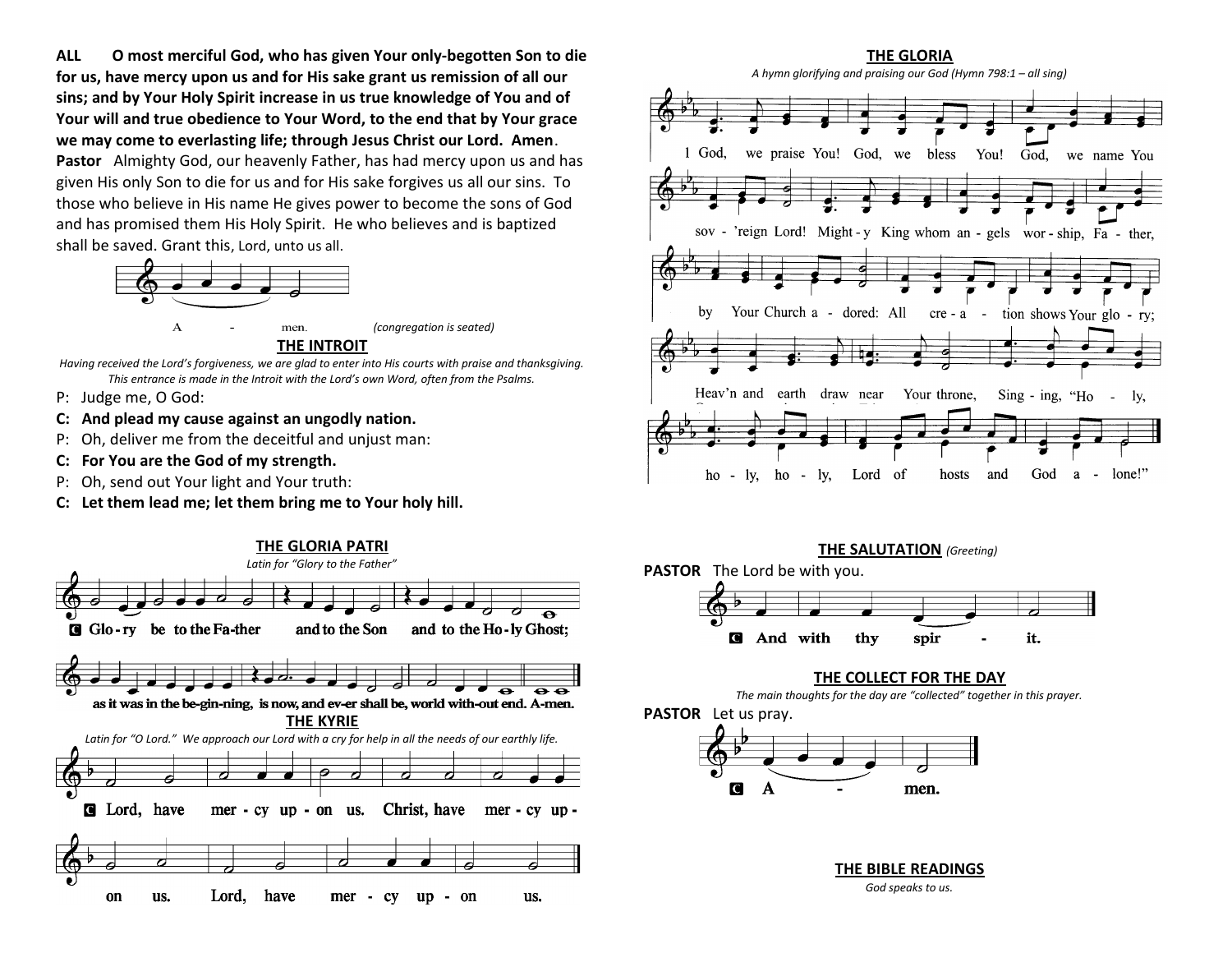# **The Old Testament Reading:**

Isaiah 43:16-21 Thus says the LORD, who makes a way in the sea And a path through the mighty waters, 17 Who brings forth the chariot and horse, The army and the power (They shall lie down together, they shall not rise; They are extinguished, they are quenched like a wick): 18 "Do not remember the former things, Nor consider the things of old. 19 Behold, I will do a new thing, Now it shall spring forth; Shall you not know it? I will even make a road in the wilderness And rivers in the desert. 20 The beast of the field will honor Me, The jackals and the ostriches, Because I give waters in the wilderness And rivers in the desert, To give drink to My people, My chosen. 21 This people I have formed for Myself; They shall declare My praise.

 **PASTOR** Here ends the Old Testament Reading. We continue with the responsive reading of:

# **THE GRADUAL**

*The Gradual is a "Bridge of praise" that links the Old Testament with the New Testament.* 

- P: Deliver me, O Lord, from my enemies: Teach me to do Your will.
- **C: He delivers me from my enemies:**
- P: Yes, You lift me up above those that rise up against me;
- **C: You have delivered me from the violent man. Hallelujah! Hallelujah!**
- P: Many a time have they afflicted me from my youth; May Israel now say:
- **C: Many a time have they afflicted me from my youth; yet they have not prevailed against me. Hallelujah!**



**PASTOR** The Gospel Reading comes from Luke chapter 20, beginning there in the  $9<sup>th</sup>$  verse.



#### **The Gospel Reading**

Luke 20:9-19 Then He began to tell the people this parable: "A certain man planted a vineyard, leased it to vinedressers, and went into a far country for a long time. 10 "Now at vintage-time he sent a servant to the vinedressers, that they might give him some of the fruit of the vineyard. But the vinedressers beat him and sent him away empty-handed. 11 "Again he sent another servant; and they beat him also, treated him shamefully, and sent him away empty-handed. 12 "And again he sent a third; and they wounded him also and cast him out. 13 "Then the owner of the vineyard said, 'What shall I do? I will send my beloved son. Probably they will respect him when they see him.' 14 "But when the vinedressers saw him, they reasoned among

themselves, saying, 'This is the heir. Come, let us kill him, that the inheritance may be ours.' 15 "So they cast him out of the vineyard and killed him. Therefore what will the owner of the vineyard do to them? 16 "He will come and destroy those vinedressers and give the vineyard to others." And when they heard it they said, "Certainly not!" 17 Then He looked at them and said, "What then is this that is written: 'The stone which the builders rejected Has become the chief cornerstone'? 18 "Whoever falls on that stone will be broken; but on whomever it falls, it will grind him to powder." 19 And the chief priests and the scribes that very hour sought to lay hands on Him, but they feared the people; for they knew He had spoken this parable against them.

#### **PASTOR:** Here ends the Gospel Reading.





*Congregation stands for:*

#### **THE APOSTLES' CREED**

We boldly confess what we believe. (Hymnal, page 12)

 **I believe in God the Father Almighty, Maker of Heaven and earth.**

 **And in Jesus Christ, His only Son, our Lord; Who was conceived by the Holy Ghost, Born of the Virgin Mary; Suffered under Pontius Pilate, Was crucified, dead, and buried; He descended into hell; the third day He rose again from the dead; He ascended into heaven And sitteth on the right hand of God the Father Almighty; From thence He shall come to judge the quick and the dead.**

 **I believe in the Holy Ghost; The Holy Christian Church, the communion of saints; The forgiveness of sins; The resurrection of the body; And the life everlasting. Amen.**

**Hymn 175**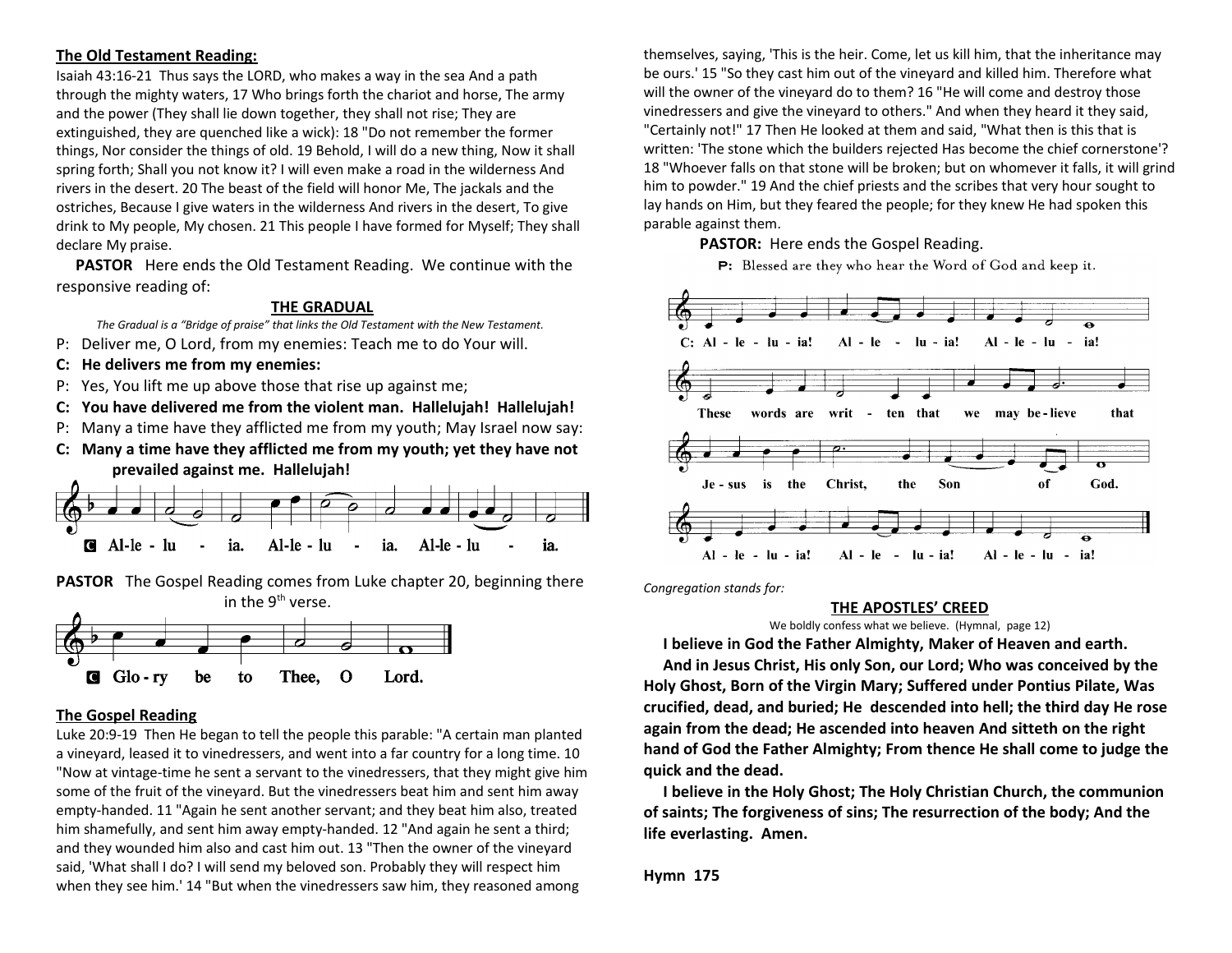# **THE SERMON**

Philippians 3:7-14, But what things were gain to me, these I have counted loss for Christ. 8 Yet indeed I also count all things loss for the excellence of the knowledge of Christ Jesus my Lord, for whom I have suffered the loss of all things, and count them as rubbish, that I may gain Christ 9 and be found in Him, not having my own righteousness, which is from the law, but that which is through faith in Christ, the righteousness which is from God by faith; 10 that I may know Him and the power of His resurrection, and the fellowship of His sufferings, being conformed to His death, 11 if, by any means, I may attain to the resurrection from the dead. 12 Not that I have already attained, or am already perfected; but I press on, that I may lay hold of that for which Christ Jesus has also laid hold of me. 13 Brethren, I do not count myself to have apprehended; but one thing I do, forgetting those things which are behind and reaching forward to those things which are ahead, 14 I press toward the goal for the prize of the upward call of God in Christ Jesus.

> Theme: "THROW OUT THE TRASH" I: Your best is only trash (7-9) II: Christ's best is yours by faith (7-11) III: Keep on living "trash free" (12-14)





#### **THE OFFERING OF THANKFUL HEARTS**

*Following your gifts, we stand and sing the offering hymn 441:1-2: We give Thee but Thine own, Whate'er the gift may be; All that we have is Thine alone, A trust, O Lord, from Thee. May we Thy bounties thus As stewards true receive And gladly, as Thou blessest us, To Thee our first-fruits give!*

**PRAYERS -** (Pastor)

# **THE LORD'S PRAYER -** (All)

**Our Father Who art in heaven, hallowed be Thy name. Thy kingdom come. Thy will be done on earth as it is in heaven. Give us this day our daily bread, and forgive us our trespasses as we forgive those who trespass against us. And lead us not into temptation, but deliver us from evil. For Thine is the kingdom and the power and the glory forever and ever, Amen.** 

#### **Hymn** *370*

*Congregation stands for:*

#### **THE BENEDICTION**

*The blessing given by God for the blessing of His people (Numbers 6:24-26).* 

**PASTOR:** The LORD bless you and keep you.

The LORD make His face shine upon you and be gracious unto you. The LORD lift up His countenance upon you and give you peace.



**The Closing Hymn 724**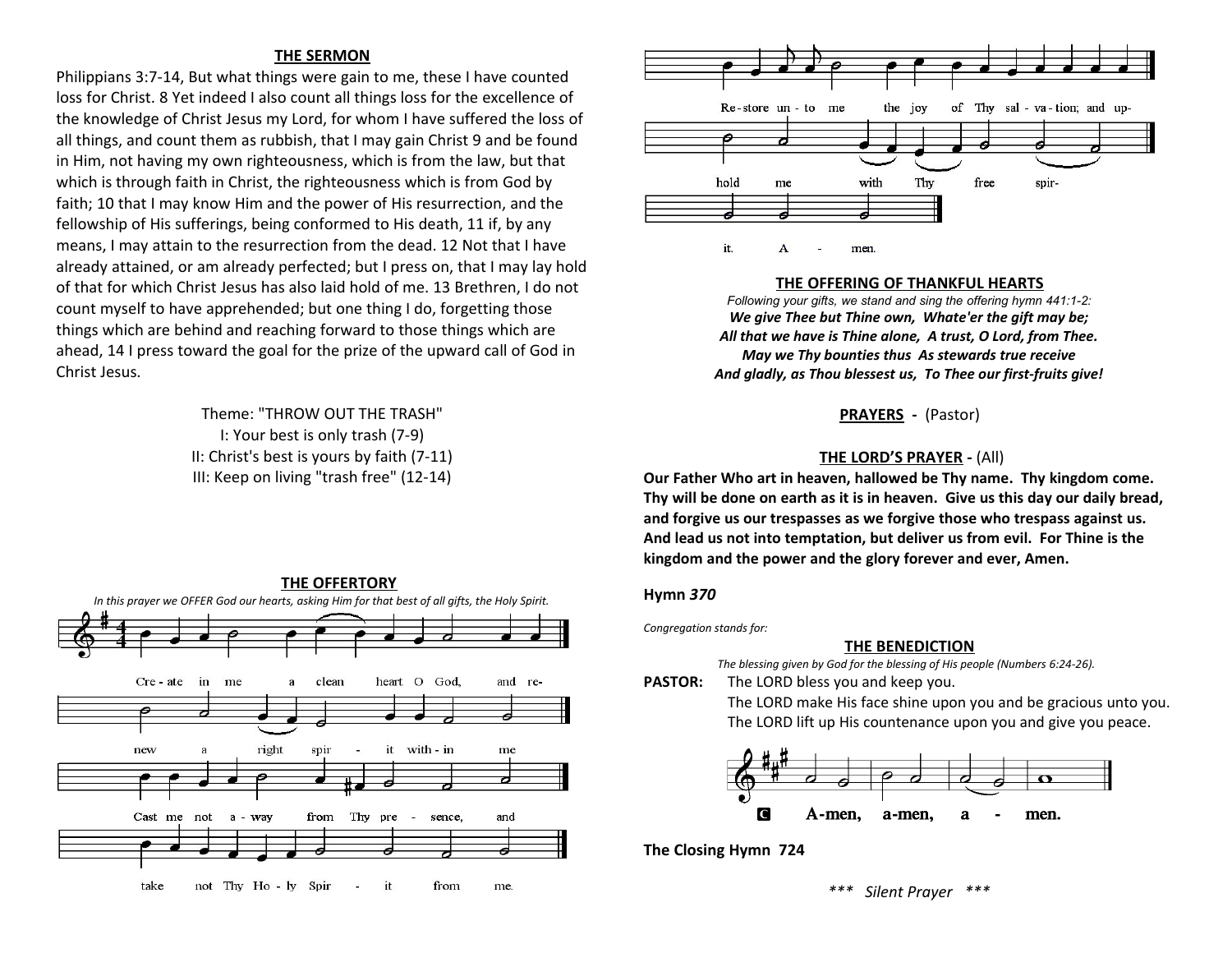# **A n n o u n c e m e n t s**

*"If the LORD wills, we will do this or that." James 4:15* **WELCOME EVERYONE!** Especially any visitors who may be with us. We are glad you are here and invite you to join us again soon in our worship of the One true God; Father, Son and Holy Spirit. If you are looking for a church home, we hope you've found it with us. If you'd like to become a member, we offer a free "Information Course" in which the Pastor will meet with you at your convenience to study and discuss the Bible's teachings. Just ask!

**SCHOOL BOARD MEETING** Today at St. John's following morning service.

**VALLEY BIBLE ACADEMY BROCHURES** have been printed. These beautiful brochures give important information about our school to those who may be interested in enrolling their children. If you know anyone who might be interested in our school, please give them a brochure. Extra copies are available at the back of the church.

**TUESDAY BIBLE STUDY** 10am at St. John's. All are invited!

**6 th MIDWEEK LENTEN SERVICE THIS WEEK** Our Lenten theme this year is "Behold the Hidden Glory of the Cross." Peace has a 5:00 pm service with a soup supper following. St. John's has a soup supper beginning at 6:00 pm with worship service at 7:00 pm. Pastor Nathan Pfeiffer of Trinity Lutheran Church in Spokane will be our guest speaker this week. Be sure to set aside these times of worship so that the blessings that God intends for you and your family can be yours.

**Other Ongoing Home Bible Studies** – 6:00pm Tuesdays with Suzie and Ben. 1:00pm Thursdays with Steve and Nancy.

# **WAYS TO HELP OUR NEW SCHOOL – VALLEY BIBLE ACADEMY**

We have certain upcoming projects that could use your prayers along with any combination of your time, talent, and treasure. Save your soup labels & box tops for education" and place them in the box on the back church table. We are also looking for laptop computers and Ipads. If you've upgraded your laptop lately and your old one is still usable, please consider donating it to the school. In the weeks ahead, we will be building the playground. Playground equipment and woodchips have been donated. We thank everyone for your ongoing prayers and support.

**SCHOOL SCHOLARSHIP FUND** This fund has been established for anyone who wishes to help finance children attending our new school at St. John's.

**NEXT SUNDAY'S THREE BIBLE READINGS** To help prepare hearts: Deuteronomy 32:36-39 – God wounds and also heals Phillippians 2:5-11 – Imitate Christ's humility (sermon) Luke 19:28-40 – Jesus' triumphant entry into Jerusalem

**MISSION HELPER FUND** This fund was established to help sponsor Sam Naumann's participation in the Mission Helper trip to East Africa this Summer. The overall cost of this trip is usually over \$5,000. If you'd like to help, gifts may be made directly to Sam or make checks out to St. John's and mark "Mission Helper" in the memo line.

**Summer Youth Camp 2015** Rregistration opens March 13. Camp takes place on the campus of Immanuel Lutheran College in Eau Claire, WI. Camp is for children going into grades 5-9. Cost is \$125 per camper. There are two sessions of camp: June 21-27 and July 19-25. Each session will have a maximum capacity of 80 campers. For more info about camp please go to youthcamp.clclutheran.net.

**CLC NEWS** <> The Rev. Andrew Schaller, pastor of Trinity Lutheran, Watertown and Zion Lutheran, Hidewood Twp. SD, has accepted the call to Calvary Lutheran, Marquette MI. <> Bethel Lutheran, Morris MN, has called the Rev. Roland Gurgel, pastor of Bethel Lutheran, Spring TX. <> Gethsemane Lutheran, Spokane Valley WA, has called Jennifer Ohlmann, teacher at Luther Memorial school, Fond du Lac WI, to serve as principal and teacher. <> The Rev. Edward Starkey, missionary to India, has accepted the call to Resurrection Lutheran, Corpus Christi TX.

*Weekly Memory Verse*

**Though the mountains be shaken and the hills be removed, yet My unfailing love for you will not be shaken nor My covenant of peace be removed," says the LORD, who has compassion on you.**

*Isaiah 54:10*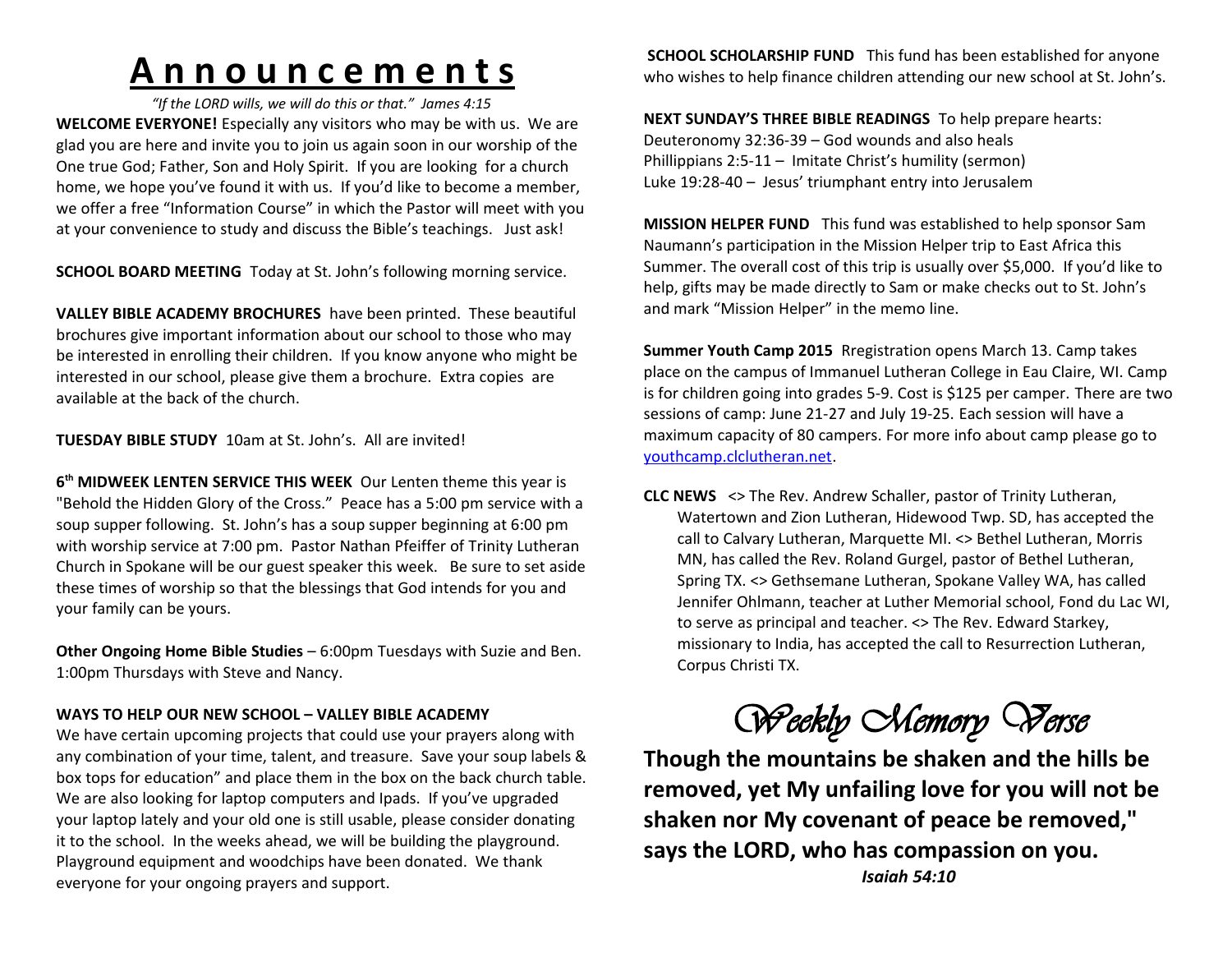Judica – Behold the Liberator as Priest – by His own blood He obtained an eternal inheritance for us.

# **The Old Testament Reading:**

*The LORD through the prophet Isaiah gives a foretaste of His grace toward us accomplished through the Gospel. Jesus fulfilled this prophecy – "New Thing" when as our great High Priest, He sacrificed Himself on the cross as our substitute. Now we declare His praise!* Isaiah 43:16-21 Thus says the LORD, who makes a way in the sea And a path through the mighty waters, 17 Who brings forth the chariot and horse, The army and the power (They shall lie down together, they shall not rise; They are extinguished, they are quenched like a wick): 18 "Do not remember the former things, Nor consider the things of old. 19 Behold, I will do a new thing, Now it shall spring forth; Shall you not know it? I will even make a road in the wilderness And rivers in the desert. 20 The beast of the field will honor Me, The jackals and the ostriches, Because I give waters in the wilderness And rivers in the desert, To give drink to My people, My chosen. 21 This people I have formed for Myself; They shall declare My praise.

# **THE GRADUAL**

- P: Deliver me, O Lord, from my enemies: Teach me to do Your will.
- **C: He delivers me from my enemies:**
- P: Yes, You lift me up above those that rise up against me;
- **C: You have delivered me from the violent man. Hallelujah! Hallelujah!**
- P: Many a time have they afflicted me from my youth; May Israel now say:
- **C: Many a time have they afflicted me from my youth; yet they have not prevailed against me. Hallelujah!**

# **The Gospel Reading**

*Despite any and all opposition, God builds His Church on the crucified and resurrected Jesus – the Messiah – the Chief Cornerstone. As God's believers, we build our heavenly hope on the one sure Cornerstone He has provided, our Lord Jesus Christ. We read…* Luke 20:9-19 Then He began to tell the people this parable: "A certain man planted a vineyard, leased it to vinedressers, and went into a far country for a long time. 10 "Now at vintage-time he sent a servant to the vinedressers, that they might give him some of the fruit of the vineyard. But the vinedressers beat him and sent him away empty-handed. 11 "Again he sent another servant; and they beat him also, treated him shamefully, and sent him away emptyhanded. 12 "And again he sent a third; and they wounded him also and cast him out. 13 "Then the owner of the vineyard said, 'What shall I do? I will send my beloved son. Probably they will respect him when they see him.' 14 "But when the vinedressers saw him, they reasoned among themselves, saying, 'This is the heir. Come, let us kill him, that the inheritance may be ours.' 15 "So they cast him out of the vineyard and killed him. Therefore what will the owner of the vineyard do to them? 16 "He will come and destroy those vinedressers and give the vineyard to others." And when they heard it they said, "Certainly not!" 17 Then He looked at them and said, "What then is this that is written: 'The stone which the builders rejected Has become the chief cornerstone'? 18 "Whoever falls on that stone will be broken; but on whomever it falls, it will grind him to powder." 19 And the chief priests and the scribes that very hour sought to lay hands on Him, but they feared the people; for they knew He had spoken this parable against them.

**PASTOR:** Here ends the Gospel Reading.